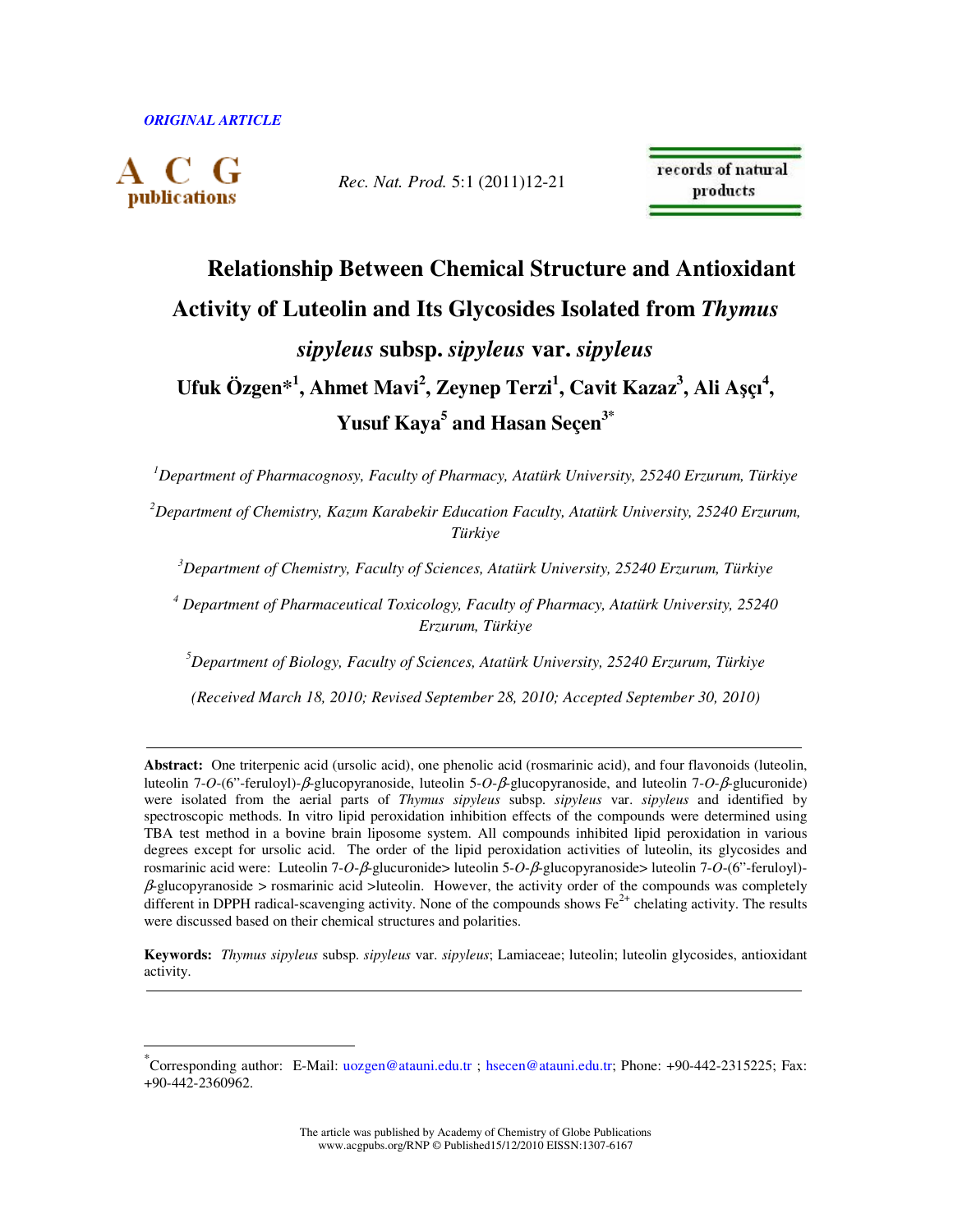#### **1. Introduction**

The family Lamiaceae is represented by about 200 genera containing 3300 species. Most of the species are aromatic, annual or perennial, herbaceous plants or shrublets. Species belonging to Lamiaceae contain flavonoids, phenolic acids, terpenes, saponins, polyphenols, tannins, iridoids, and quinones [1].

The genus *Thymus* (Lamiaceae) is represented by about 200 species worldwide [1]. There are 39 (64 taxa) *Thymus* species in Turkey, 27 taxa of which are endemic [2-4]. *Thymus* species known as "kekik", "nemamulotu", and "sater" are popularly used in Turkey for their antibacterial, secretolytic, and bronchospasmolytic effects [5]. In traditional medicine all over the world, *Thymus* extracts are used orally to treat dyspepsia and other gastrointestinal disturbances, coughs due to colds, bronchitis, and pertussis. In addition, *Thymus* extracts are also gargled to treat laryngitis and tonsillitis. Topical applications of thyme extracts have been used in the treatment of minor wounds, the common cold, and disorders of the oral cavity, and as an antibacterial agent in oral hygiene. Both the essential oil and thymol are ingredients of a number of proprietary drugs including antiseptic and healing ointments, syrups for the treatment of respiratory disorders, and preparations for inhalation [6]. *Thymus sipyleus* Boiss. subsp. *sipyleus* var. *sipyleus* is an endemic species which grows widely in Turkey [2] and is used as a spice in Turkey [7, 8]. It is known as "kekik otu" or "keklik otu" and the decoction of its aerial parts is used to treat stomachache, gastric ulcer, tonsillitis, urinary system diseases, internal diseases, dyspnea, eczema, and hemorrhoids by villagers of Ilıca District (Erzurum Province, Turkey). In a recently published study, the essential oil of *T. sipyleus* subsp. *sipyleus* var. *sipyleus* was reported to have no remarkable antioxidant activity [9].

In living organisms, various reactive oxygen and nitrogen species can be formed by different mechanisms. Endogenous antioxidants can protect biomolecules against the harmful actions of the reactive species. However, endogenous antioxidants cannot be efficient in some cases; thus exogenous antioxidant consumption may be important. Therefore, it is important to determine the antioxidant activities of the especially plants used by public traditionally. For this purpose, we studied the antioxidant activities of the compounds isolated from *T. sipyleus* subsp. *sipyleus* var. *sipyleus*.

## **2. Materials and Methods**

#### *2.1. Instruments and materials*

 $1H-MMR$  and  $13C-NMR$  spectra were recorded with a Varian Mercury plus spectrometer at 400 and 100 MHz. Mass spectra were recorded with Thermofinnigan Trace GC/Trace DSG/A1300. Sephadex LH-20 (Sigma-Aldrich), silica gel (Kieselgel 60, 0.063-0.2 mm Merck 7734 and 0.040- 0.063 mm Merck 9385 and LiChroprep RP-18, 25-40 µm, Merck 9303) for column chromatography, and silica gel 60  $F_{254}$  (Merck, 5554) for TLC (Thin Layer Chromatography) were used. TLC spots were detected with a UV lamp and  $1\%$  vanillin/H<sub>2</sub>SO<sub>4</sub> following heating at 120 °C for 1-2 min. The solvents used in the isolation and solvent systems were butanone, n-butanol, ethyl acetate, formic acid, methanol, H2SO4, toluene (Riedel-de Haen), n-hexane, chloroform (Merck), and vanillin (Fluka).

#### *2.2.Plant material*

 Aerial parts of *T*. *sipyleus* subsp. *sipyleus* var. *sipyleus* were collected from Kop Mountain, Bozburun Village, at 2000 m altitude (Aşkale District, Erzurum, Turkey) in 2004. They were identified by Dr. Yusuf Kaya. A voucher specimen of *T. sipyleus* subsp. *sipyleus* var. *sipyleus* is deposited at Atatürk University Faculty of Science Herbarium (ATA 9718).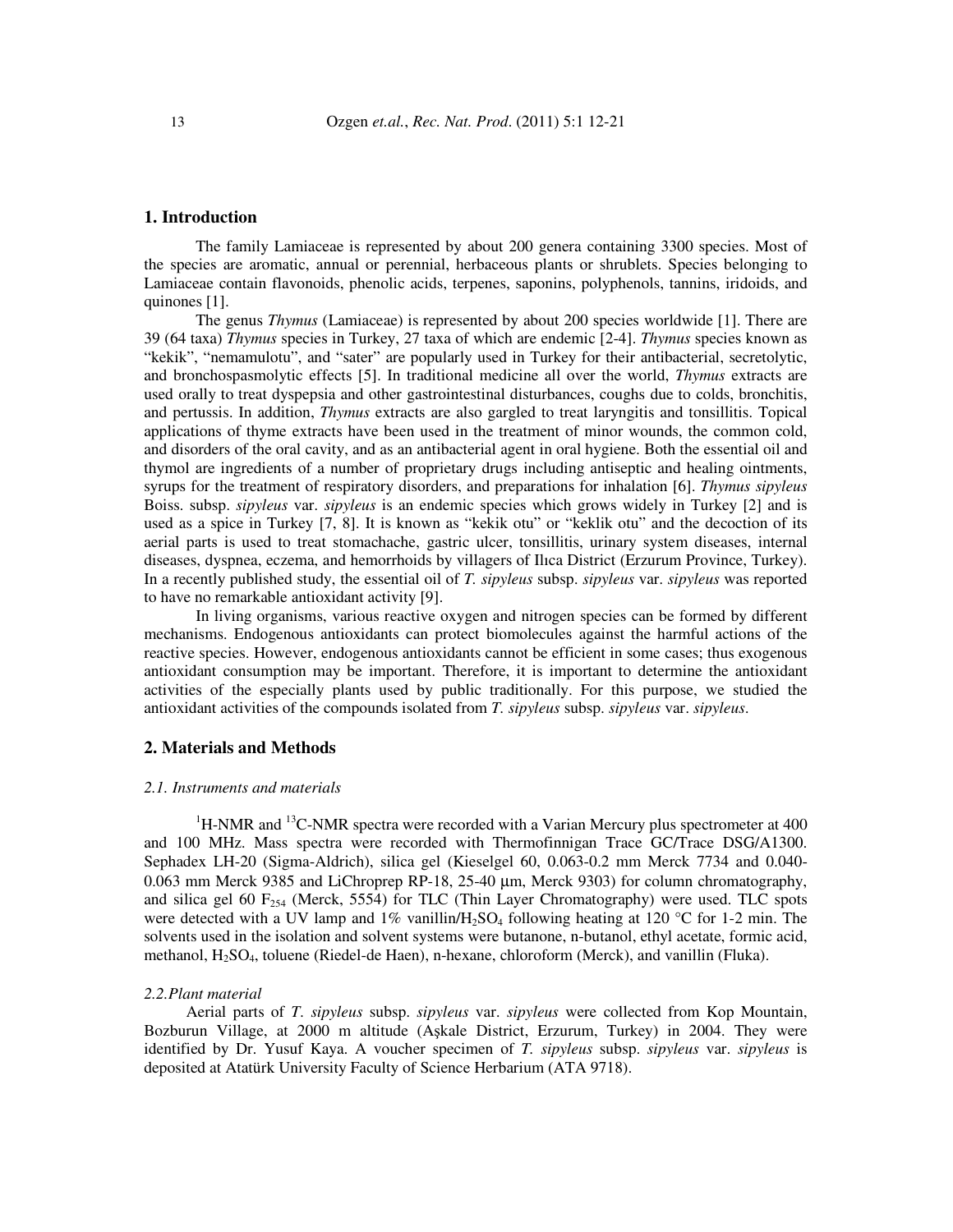#### *2.3. Extraction and isolation*

Dried and powdered aerial parts of *T. sipyleus* (400 g) were extracted with methanol (2 liters x 3) under reflux for 3 hours, and the resulting solution was concentrated under reduced pressure to yield a viscous extract (67.7 g). The methanol extract was suspended using 300 mL of water:methanol (9:1). This mixture was partitioned against *n*-hexane (300 mL x 3), chloroform (300 mL x 3), ethyl acetate (300 mL x 3), and *n*-butanol (300 mL x 3), consecutively. *n*-Hexane, chloroform, ethyl acetate, *n*-butanol, and aqueous phases were evaporated at reduced pressure at 40 °C. The *n*-hexane phase was 8.9 g, chloroform phase 6 g, ethyl acetate phase 4.4 g, *n*-butanol phase 11 g, and aqueous phase 36 g.

The chloroform extract (6 g) was subjected into Sephadex LH-20 eluting with methanol:water  $(10:0, 8:2, 6:4, 4:6 \text{ and } 0:10)$ . Fractions 15-18  $(1.6 \text{ g})$  [water:methanol  $(80:20)$ ] were subjected to a Sephadex LH-20 column, eluting with methanol. Fractions 4-9 (18 mg) gave ursolic acid (**1)**.

The EtOAc extract  $(4.2 g)$  was subjected to a reversed phase silica gel column and eluted with increasing amounts of MeOH. Three fractions were obtained, Fr. A (Fr. 21-25),  $H<sub>2</sub>$ O:MeOH (70:30); Fr. B (74-86), H<sub>2</sub>O:MeOH (50:50); and Fr. C (87-102), H<sub>2</sub>O:MeOH (20:80). Fr. A (250 mg) was subjected to a silica gel column, eluting with CHCl<sub>3</sub>:MeOH:H<sub>2</sub>O (70:30:3). Fr. 14-47 (Fr. A1) gave rosmarinic acid (**2**) (50 mg). Fr. B (40 mg) was subjected to a Sephadex LH-20 column, eluting with MeOH. Fr. 8 (Fr. B1) gave luteolin 7-*O*-(6"-feruloyl)-β-glucopyranoside (**3)** (10 mg). Fr. C (50 mg) was subjected to a Sephadex LH-20 column, eluting with MeOH. Fr. 15-31 gave luteolin (**4)** (17 mg).

The *n*-butanol extract (10 g) was subjected to a reversed phase silica gel column and eluted with increasing amounts of MeOH. Fr. 9-10 (Fr. B1) (30 mg) were subjected to a Sephadex LH-20 column, eluting with MeOH. Fr. 12-13 (Fr. B1a) gave luteolin 5-*O*-β-glucopyranoside (**5)** (10 mg).

Aqueous extract  $(30 \text{ g})$  was subjected to a Sephadex LH-20 column, eluting with water:methanol (80:20). Fr. 5-8 (11 g) were subjected to a Sephadex LH-20 column, eluting with water:methanol (90:10). Fr. 9-11 gave luteolin 7-*O*-β-glucuronide (**6)** (14 mg).

#### *2.4. Structure analysis*

*Ursolic acid* (1): White amorphous powder; EI-MS ( $m/z$ , %) 456.2 [M<sup>+</sup>] (2), 249.1 (32), 248 (100), 219.0 (17), 207.1 (40), 203.1 (47); <sup>1</sup>H-NMR (400 MHz, DMSO-*d6*): δ 5.11 (*t*, 1H, H-12, *J*= 3.3 Hz), 3.00 (*dd*, 1H, H-3, *J*= 11.0 Hz, *J*= 5.0 Hz), 2.08 (*d*, 1H, H-18, *J*= 11.4 Hz), 1.02 (*s*, 3H, CH3), 0.88 (*d*, 3H, *J*= 8.4 Hz, CH3), 0.87 (*s*, 3H, CH3), 0.84 (*s*, 3H, CH3), 0.78 (*d*, 3H, *J*= 6.2 Hz, CH3), 0.73 (*s*, 3H, CH3), 0.65 (*s*, 3H, CH3), 1.97-1.21 (*m*, 24H); <sup>13</sup>C-NMR (100 MHz, DMSO-*d6*): δ 179.0 (s), 138.9 (s), 125.3 (d), 77.5 (d), 55.5 (d), 53.1 (d), 47.7 (d), 47.5 (s), 42.3 (s), 39.8, (s), 39.2 (s), 39.1 (d), 39.1 (d), 38.9 (t), 37.2 (s), 37.0 (t), 33.4 (t), 30.9 (t), 28.9 (t), 28.2 (q), 27.7 (t), 24.5 (t), 24.0 (q), 23.5 (t), 21.8 (q), 18.7 (t), 17.7 (q), 17.6 (q), 16.8 (q), 15.9 (q). <sup>1</sup>H- and <sup>3</sup>C-NMR data were agreement with data given in the literature [10,11].

*Rosmarinic acid* **(2):** Colorless amourphous solid. <sup>1</sup>H-NMR (400 MHz, CD3OD): δ 7.50 (*d*, 1H, H-7, *J*= 16.0 Hz), 7.02 (*d*, 1H, H-2, *J*= 2.2 Hz), 6.92 (*dd*, 1H, H-6, *J*= 8.1 Hz, *J*= 2.2 Hz), 6.76 (*d*, 1H, H-5, *J*= 8.1 Hz), 6.75 (*d*, 1H, H-2', *J*= 1.8 Hz), 6.67 (*d*, 1H, H-5', *J*= 8.1 Hz), 6.62 (*dd*, 1H, H-6', *J*= 8.1 Hz, *J*= 1.8 Hz), 6.26 (*d*, 1H, H-8, *J*= 16.0 Hz), 5.10 (*dd*, 1H, H-8', *J*= 9.4 Hz, *J*= 3.6 Hz), 3.09 (*dd*, 1H, H-7a', *J*= 14.3 Hz, *J*= 3.6 Hz), 2.94 (*dd*, 1H, H-7b', *J*= 14.3 Hz, *J*= 9.4 Hz); <sup>13</sup>C-NMR (100 MHz, CD3OD): δ 175.9 (C-9'), 167.8 (C-9), 148.2 (C-4), 145.6 (C-3), 145.5 (C-7), 144.8 (C-3'), 143.7 (C-4'), 129.7 (C-1'), 126.8 (C-1), 121.8 (C-6), 120.6 (C-6'), 116.3 (C-2'), 115.3 (C-5), 115.0 (C-5'), 114.3 (C-2), 113.9 (C-8), 76.0 (C-8'), 37.5 (C-7'). <sup>1</sup>H- and <sup>3</sup>C-NMR data were agreement with data given in the literature [12, 13].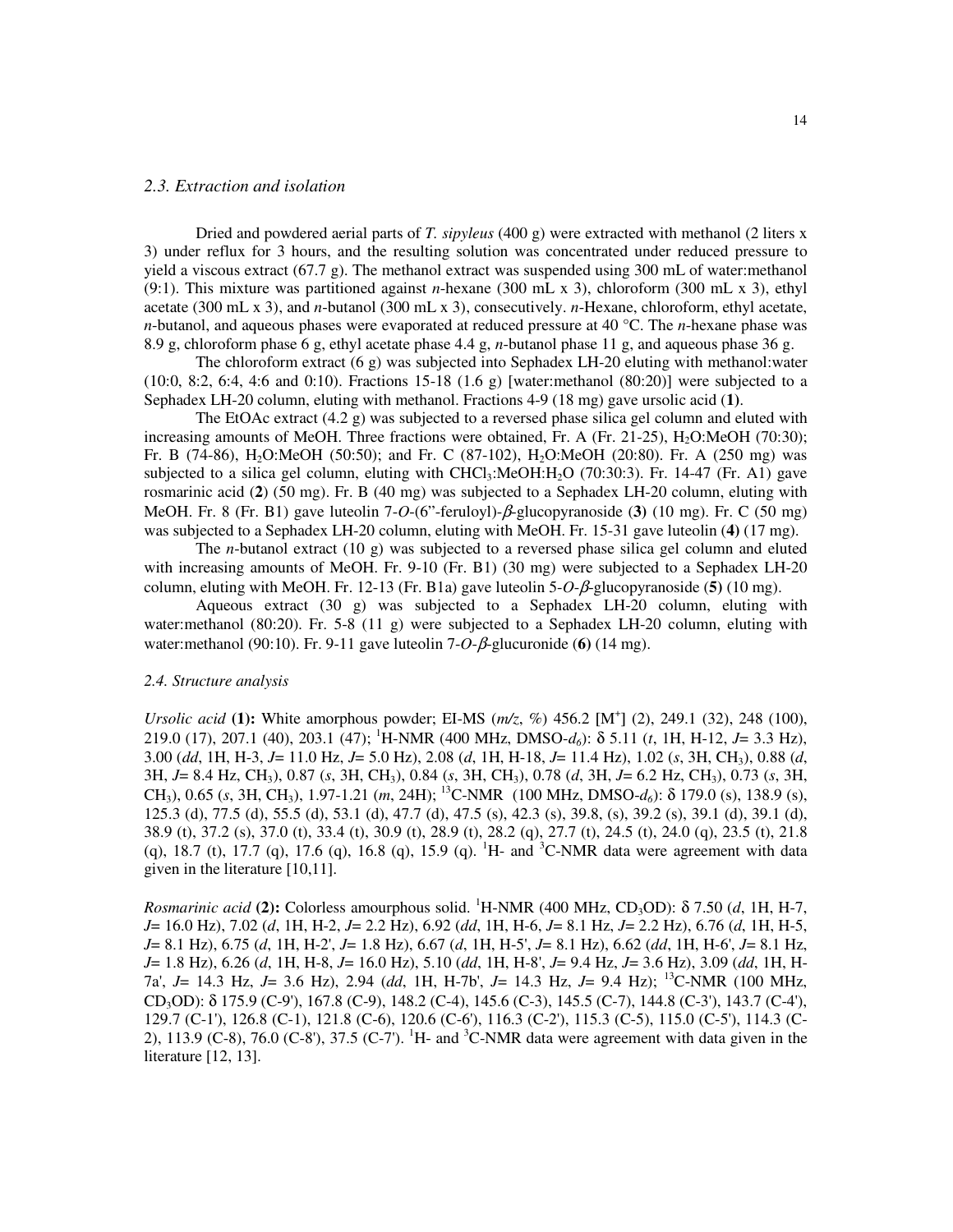*Luteolin 7-O-(6''-feruloyl)-*β*-glucopyranoside* **(3):** Yellow amorphous powder, EI-MS (*m/z*, %) 624.7 [M<sup>+</sup>] (6), 435.9 (100). <sup>1</sup>H-NMR (400 MHz, Acetone-*d*<sub>6</sub>): δ 7.56 (*d*, 1H, H-7"', *J*= 15.9 Hz), 7.48 (*d*, 1H, H-2', *J*= 2.2 Hz), 7.45 (*dd*, 1H, H-6', *J*= 8.4 Hz, *J*= 2.2 Hz), 7.21 (*d*, 1H, H-2''', *J*= 2.2 Hz), 6.99 (*dd*, 1H, H-6''', *J*= 8.4 Hz, *J*= 2.2 Hz), 6.97 (*d*, 1H, H-5', *J*= 8.4 Hz), 6.77 (*d*, 1H, H-8, *J*= 2.2 Hz), 6.75 (*d*, 1H, H-5''', *J*= 8.4 Hz), 6.58 (*s*, 1H, H-3), 6.51 (*d*, 1H, H-6, *J*= 2.2 Hz), 6.40 (*d*, 1H, H-8''', *J*= 15.9 Hz), 5.23 (*d*, 1H, H-1'', *J*= 7.3 Hz), 4.65 (*dd*, 1H, H-6a'', *J*= 11.7 Hz, *J*= 2.4 Hz), 4.30 (*dd*, 1H, H-6b'', *J*= 11.7 Hz, *J*= 7.1 Hz), 3.95 (*ddd*, 1H, H-5'', *J*= 9.2 Hz, *J*= 7.1 Hz, *J*= 2.4 Hz), 3.85 (*s*, 3H, OCH3), 3.63 (*dd*, 1H, H-3'', *J*= 8.8 Hz, *J*= 8.5 Hz), 3.58 (*dd*, 1H, H-2'', *J*= 8.5 Hz, *J*= 7.3 Hz), 3.51 (*dd*, 1H, H-4'', *J*= 9.2 Hz, *J*= 8.8 Hz); <sup>13</sup>C-NMR (100 MHz, Acetone-*d*6): δ 182.5 (C-4), 166.7 (C-9'''), 164.8 (C-2), 163.5 (C-7), 162.3 (C-5), 157.6 (C-9), 149.6 (C-4'), 149.4 (C-3'''), 147.9 (C-4'''), 145.8 (C-3'), 145.4 (C-7'''), 126.6 (C-1'''), 123.2 (C-6'''), 122.9 (C-1'), 119.6 (C-6'), 115.9 (C-5'), 115.3 (C-5'''), 114.7 (C-8"'), 113.5 (C-2'), 110.5 (C-2'''), 106.2 (C-10), 103.6 (C-3), 100.5 (C-1''), 99.9 (C-6), 95.0 (C-8), 77.1  $(C-3'')$ , 74.6  $(C-5'')$ , 73.8  $(C-2'')$ , 70.7  $(C-4'')$ , 63.5  $(6'')$ , 55.6  $(OCH<sub>3</sub>)$ . EI-MS data, <sup>1</sup>H- and <sup>13</sup>C-NMR data were agreement with data given in the literature [14].

*Luteolin* (4): Yellow powder, EI-MS (*m/z*, %) 286.0 [M<sup>+</sup>], (75), 174.0 (100), 148 (70), 145.0 (45). <sup>1</sup>H-NMR (400 MHz, Acetone-*d*6): δ 7.51 (*d*, 1H, H-2', *J*= 2.2 Hz), 7.48 (*dd*, 1H, H-6', *J*= 8.2 Hz, *J*= 2.2 Hz), 7.00 (*d*, 1H, H-5', *J*= 8.2 Hz), 6.59 (*s*, 1H, H-3), 6.52 (*d*, 1H, H-8, *J*= 2.0 Hz), 6.25 (*d*, 1H, H-6, *J*= 2.0 Hz), <sup>13</sup>C-NMR (100 MHz, Acetone-*d*<sub>6</sub>): δ 182.4 (C-4), 164.5 (C-7), 164.2 (C-2), 162.7 (C-5), 158.1 (C-9), 149.4 (C-4'), 145.8 (C-3'), 123.1 (C-1'), 119.5 (C-6'), 116.0 (C-5'), 113.5 (C-2'), 104.7 (C-10), 103.6 (C-3), 99.0 (C-6), 94.0 (C-8). <sup>1</sup>H- and <sup>13</sup>C-NMR data were agreement with data given in the literature [12, 15].

*Luteolin 5-O-*β*-glucopyranoside* **(5):** Yellow amourphous powder, EI-MS (*m/z*, %) 447.2 [M-H] (100). <sup>1</sup>H-NMR (400 MHz, CD3OD): δ 7.37 (*dd*, 1H, H-6', *J*= 8.8 Hz, *J*= 2.2 Hz), 7.36 (*bs*, 1H, H-2'), 6.90 (*d*, 1H, H-5', *J*= 8.8 Hz), 6.83 (*d*, 1H, H-8, *J*= 2.2 Hz), 6.70 (*d*, 1H, H-6, *J*= 2.2 Hz), 6.54 (*s*, 1H, H-3), 4.84 (*d*, 1H, H-1'', *J*= 7.7 Hz), 3.94 (*dd*, 1H, H-6a'', *J*= 12.1 Hz, *J*= 1.8 Hz), 3.75 (*dd*, 1H, H-6b'', *J*= 12.1 Hz, *J*= 4.9 Hz), 3.60 (*t*, 1H, one H of sugar, *J*= 8.2 Hz), 3.52-3.42 (*m*, 3H of sugar); <sup>13</sup>C-NMR (100 MHz, CD3OD): δ 179.2 (C-4), 163.6 (C-2), 163.2 (C-7), 159.5 (C-5), 158.9 (C-9), 149.6 (C-4'), 145.8 (C-3'), 122.3 (C-1'), 118.9 (C-6'), 115.6 (C-5'), 112.8 (C-2'), 108.2 (C-10), 105.3 (C-3), 103.8 (C-6), 103.8 (C-1''), 98.0 (C-8), 77.4 (C-5''), 76.1 (C-3''), 73.5 (C-2''), 70.0 (C-4''), 61.3 (C-6''). EI-MS data,  ${}^{1}$ H- and  ${}^{13}$ C-NMR data were agreement with data given in the literature [16,17].

*Luteolin 7-O-β-glucuronide* (6): EI-MS (m/z %) 461.1 [M-H] (88). <sup>1</sup>H-NMR (400 MHz, DMSO-*d*6): δ 12.96 (*bs*, COOH), 7.40 (*d*, 1H, H-2', *J*= 2.0 Hz), 7.36 (*dd*, 1H, H-6', *J*= 8.4 Hz, *J*= 2.0 Hz), 6.84 (*d*, 1H, H-5', *J*= 8.4 Hz), 6.74 (*d*, 1H, H-8, *J*= 1.9 Hz), 6.69 (*s*, 1H, H-3), 6.39 (*d*, 1H, H-6, *J*=1.9 Hz), 5.06 (*d*, 1H, H-1'', *J*= 7.3 Hz), 3.60 (*d*, 1H, H-5'', *J*= 9.9 Hz), 3.39-3.14 (*m*, 3H, H-2'', H-3'', H-4''); <sup>13</sup>C-NMR (100 MHz, DMSO-*d*6): δ 182.5 (C-4), 172.5 (C-6''), 165.1 (C-2), 163.6 (C-7), 161.7 (C-5),157.6 (C-9), 150.8 (C-4'), 146.6 (C-3'), 121.7 (C-1'), 119.7 (C-6'), 116.7 (C-5'), 114.1 (C-2'), 105.9 (C-10), 103.6 (C-3), 100.2 (2C; C-6 and C-1''), 95.2 (C-8), 77.1 (C-3''), 74.5 (C-5''), 73.6 (C-2''), 72.6 (C-4''). EI-MS data, <sup>1</sup>H- and <sup>13</sup>C-NMR data were agreement with data given in the literature [18, 19].

## *2.5. Determination of Lipid Peroxidation Inhibition and DPPH Radical Scavenging Activity*

 Lipid peroxidation inhibition (Thiobarbituric acid test -TBA test-**)** and DPPH radical scavenging activity were measured by the known methods described in our previous study [20].

*Thiobarbituric acid test -TBA test***-** TBA test, an in vitro antioxidant activity assay, was carried out using the lipid peroxidation of liposomes. The compounds have been assessed to protect liposomes from lipid peroxidation. In the TBA reaction, the peroxidation of most membrane systems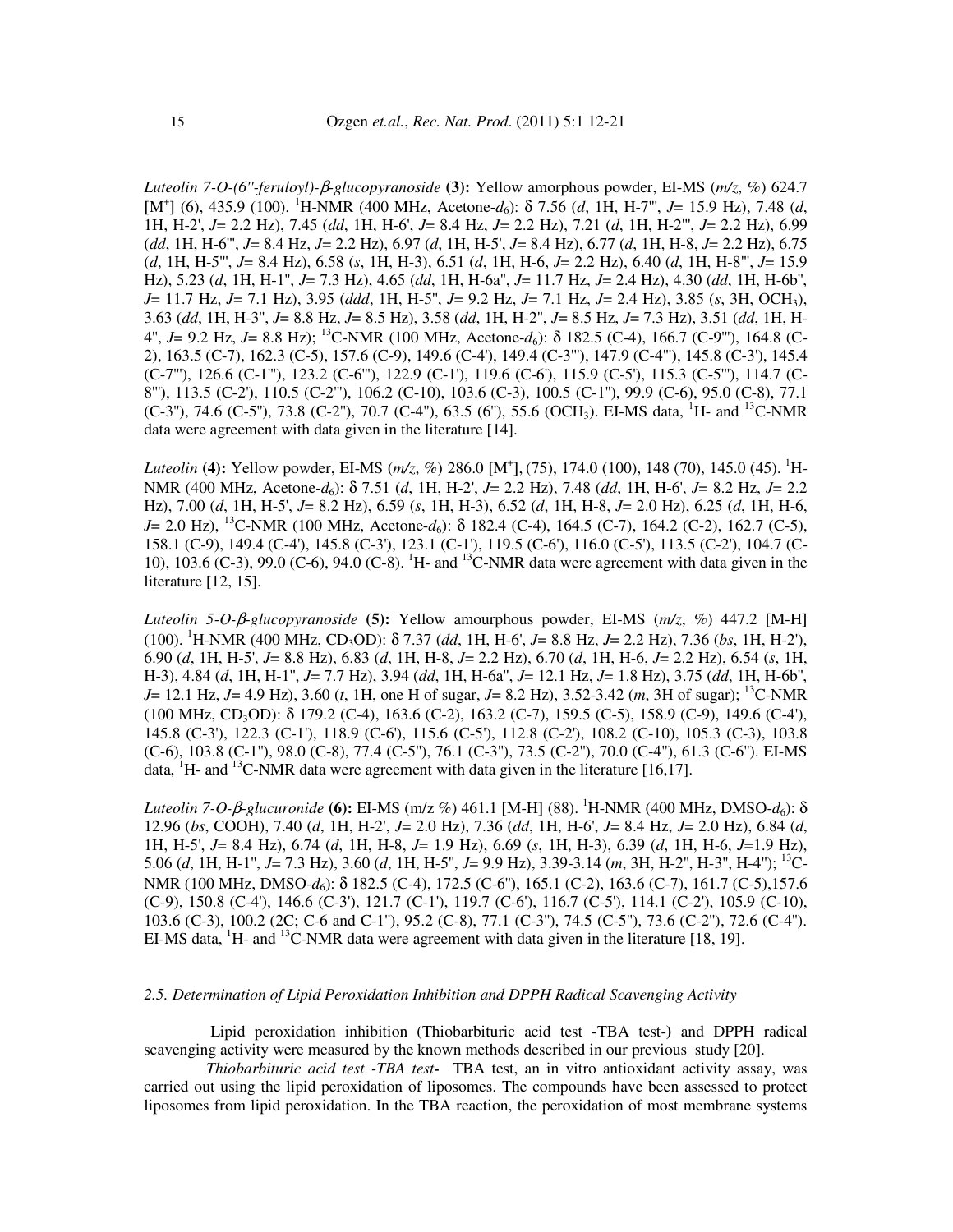leads to formation of small amounts of free malonaldehyde (MDA). One molecule of MDA reacts with two molecules of TBA to yield a colored product. This colored product, absorbing light at 532 nm in the acidic conditions, is easily extractable into organic solvents. Thus, it can be measured and quantified spectrophotometrically. The intensity of color is a measure of MDA concentration. If any antioxidant compound incorporates in the lipid peroxidation assay, the peroxidation decreases.

 Absorbance at 532 nm was determined on a Helios β UV/VIS spectrophotometer. Liposomes were prepared from bovine brain extract in phosphate buffered saline (5 mg/mL). The isolated compounds from the plant were tested for their antioxidant activity against the lipid peroxidation of liposomes. After the peroxidation was started by adding  $FeCl<sub>3</sub>$  and ascorbic acid, the incubation was maintained at 37 °C for 20 min (contrary to the well known anti-oxidant property of ascorbic acid, in the presence of certain transition metal ions, such as Fe or Cu, it has also pro-oxidant property). After the incubation was finished, a solution of BHT in EtOH was added to prevent further lipid peroxidation. Propyl gallate was used as a positive control. Data were given as  $IC_{50}$  ( $\mu$ g/mL) extract concentration required for 50% peroxidation inhibition.

The in vitro DPPH radical-scavenging activity test was carried out according to slightly modified Blois method. In this assay, 1 mM solution of DPPH (1,1-diphenyl-2-picrylhydrazyl) radical solution in methanol was prepared and then, 1 mL of this solution was mixed with 3 mL of the solution of the tested compounds in methanol at the concentration of 0.1 mM.

After incubation in dark during 30 minutes, the absorbance was measured at 517 nm. This activity is given as % DPPH radical scavenging activity.

% DPPH radical scavenging is calculated in the following equation;

% DPPH Radical Scavenging = ((Control Absorbance - Extract Absorbance)/(Control Absorbance)) x100

Control DPPH solution was prepared by adding of 3 mL of MeOH into the 1 mL of 1 mM DPPH solution in MeOH.

## *2.6. Ferrous ion (Fe2+) chelating activity*

Ferrous ion (Fe<sup>2+</sup>) chelating activity was determined as described in our previous study [21].

#### **3. Results and Discussion**

One triterpenic acid [ursolic acid (**1**)], one phenolic acid [rosmarinic acid (**2**)], and four flavonoids [luteolin (**4**), luteolin 7-*O*-(6"-feruloyl)-β-glucopyranoside (**3**), luteolin 5-*O*-β-glucoside (**5**), and luteolin 7-*O*-β-glucuronide (**6**)] were isolated using several chromatographic methods (Figure 1). Ursolic acid (**1**), rosmarinic acid (**2**), luteolin (**4**), luteolin 5-*O*-β-glucopyranoside (**5**), and luteolin 7-*O*-β*-*glucuronide (**6**) are characteristic compounds for *Thymus* species. Interestingly, luteolin 7-*O*- (6"-feruloyl)-β-glucopyranoside (**3**) was isolated for the first time from a *Thymus* species (Figure 1).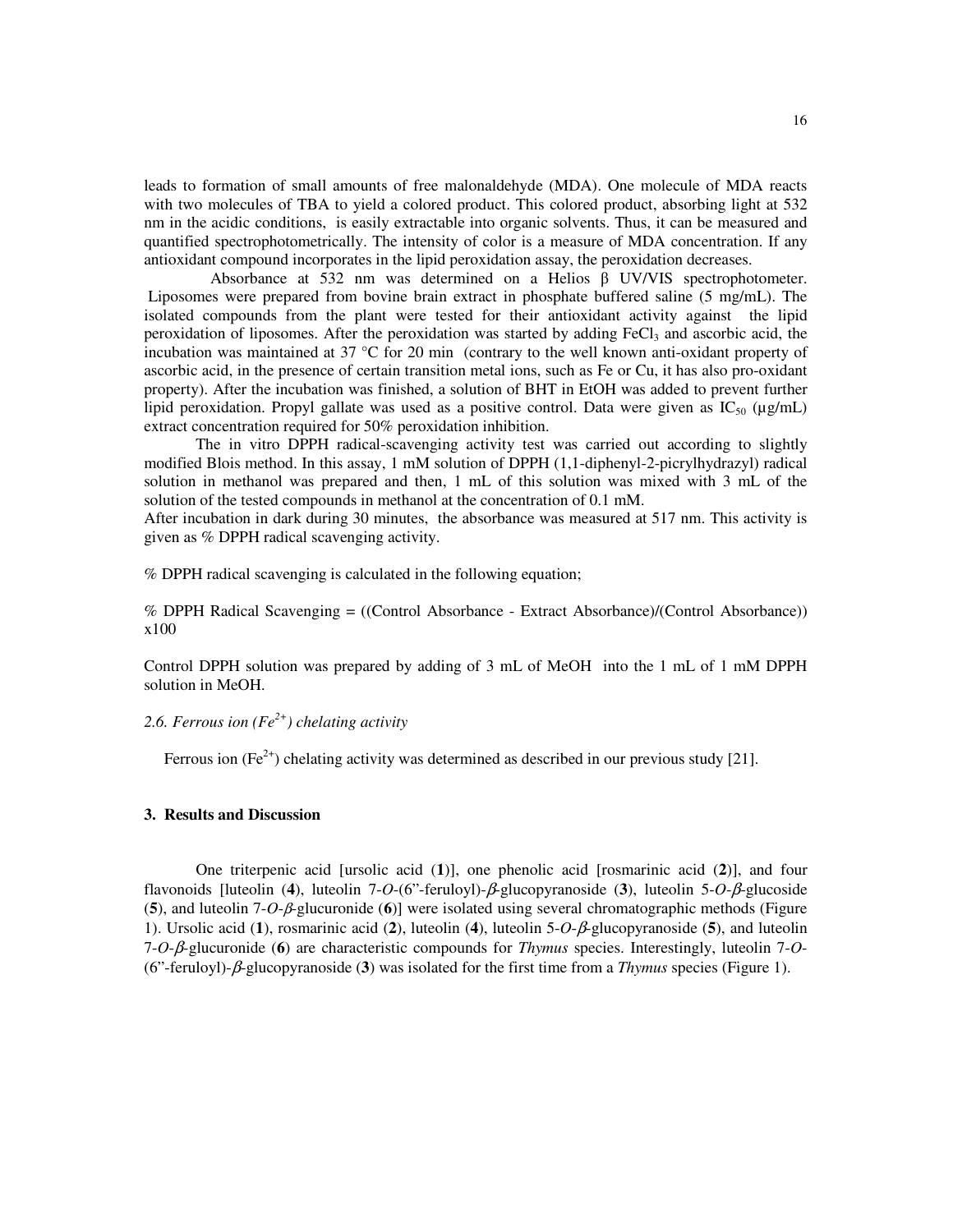

**Figure 1.** Str17uctures of isolated compounds

## *3.1. Relationship between antioxidant activity and chemical structure*

Antioxidant activity of compounds **1-6** were tested by measuring MDA (Malondialdehyde) levels in bovine brain liposome system.

The phenolic compounds **2-6** mentioned above showed lipid peroxidation inhibition effects in various degrees (Figure 2). The antioxidant activities of the compounds **2-6** may be attributed to their phenolic structures.

As known, plant antioxidants have generally phenolic moiety. Phenolic compounds can easily donate electrons to reactive radicals because of the resonance stability of phenoxy radical and thus retard radical chain reactions. A newly formed phenoxy radical is not more reactive than a former radical. By a similar approach, unreactivity of ursolic acid (**1**) in lipid peroxidation may be explained by lacking a phenolic moiety.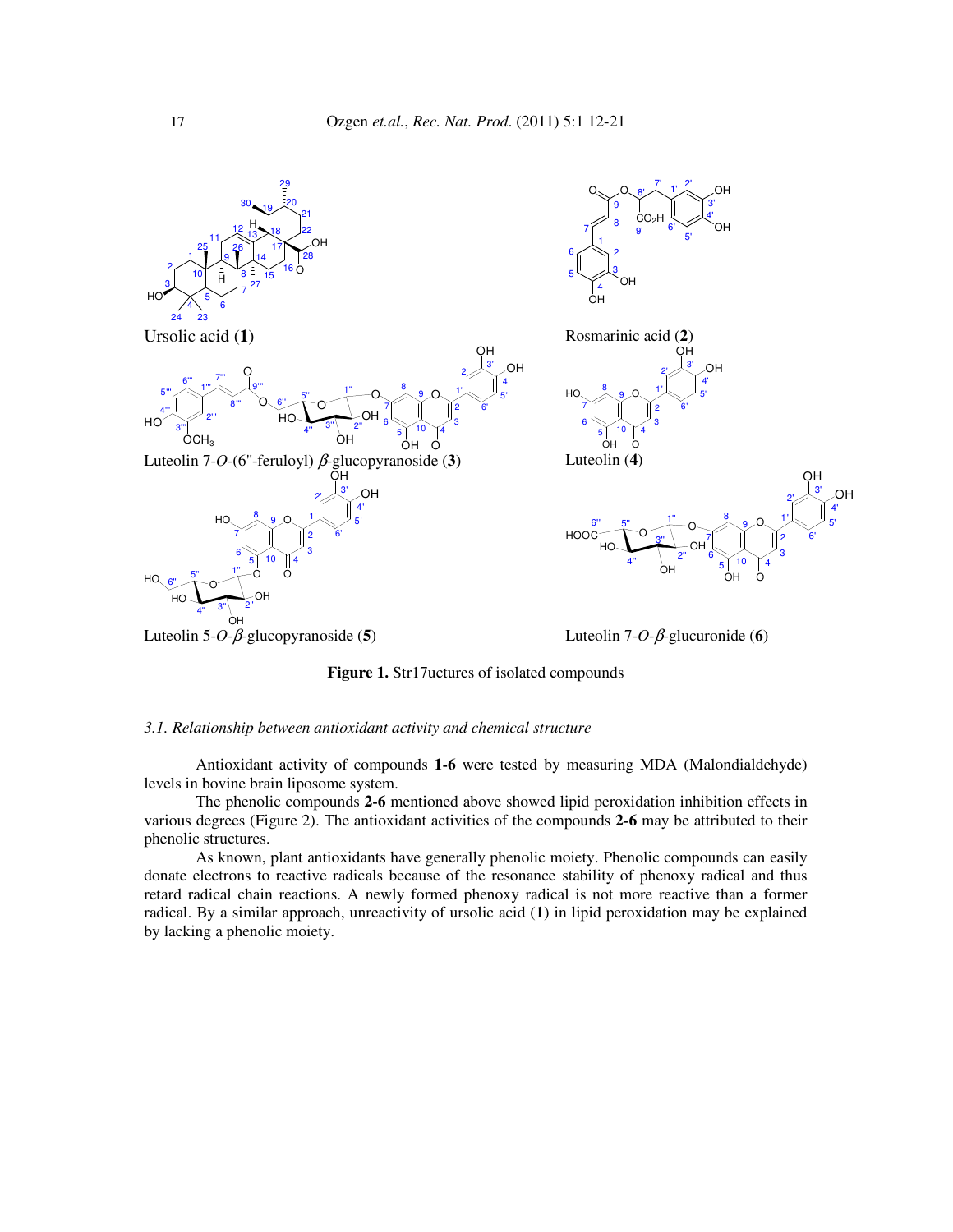

**Figure 2.** IC<sub>50</sub> ( $\mu$ M) Values of isolated compounds for lipid peroxidation inhibition. Rosmarinic acid (**2**); Luteolin 7-*O*-(6''-feruloyl)-β-glucopyranoside (**3**); Luteolin (**4**); Luteolin 5-*O*-βglucopyranoside (**5**); Luteolin 7-*O*-β-glucuronide (**6**)

As can be seen in Figure 2, rosmarinic acid (**2**) and luteolin (**4**) having four phenolic hydroxyl groups showed similar lipid peroxidation inhibition. Interestingly, luteolin derivatives containing sugar group showed more lipid peroxidation inhibition. At first glance, it was very surprising for us because of the opposite findings reported in the literature [22-24]. For example, Rice-Evans et al. [24] reported that glycosylation of flavonoids reduces their antioxidant activities when it is compared to the corresponding aglycones. However, this difference may be caused from the antioxidant test methods used in the experiments. While Rice-Evans et al. [24] measured ABTS radical scavenging activity, we measured lipid peroxidation inhibition in bovine brain liposome. Therefore, we also decided to measure radical scavenging activities of the compounds.

As can be seen from Figure 3, the isolated compounds have DPPH radical scavenging activities at various degrees. However, radical scavenging activities were not similar to lipid peroxidation inhibition activities. For example, luteolin 7-*O*-β-glucuronide (**6)** is not relatively effective radical scavenger although it suppresses lipid peroxidation well. These findings show that radical scavenging activity is not unique factor to suppress lipid peroxidation.

In the liposome system used, the peroxidation is expedited by adding  $Fe<sup>3+</sup>$  and ascorbic acid as shown in Scheme 1.

| $\text{Fe}^{3+}$ + Ascorbic acid | $\rightarrow$ Fe <sup>2+</sup> + Ascorbic acid <sup>*</sup>      |
|----------------------------------|------------------------------------------------------------------|
| $Fe^{2+} + O_2$                  | $\rightarrow$ Fe <sup>3+</sup> + O <sub>2</sub> <sup>*</sup>     |
| $2O_2$ <sup>+</sup> + $2H^+$     | $\rightarrow$ H <sub>2</sub> O <sub>2</sub> + O <sub>2</sub>     |
| $Fe^{2+} + H_2O_2$               | $\rightarrow$ Fe <sup>3+</sup> + OH <sup>+</sup> OH <sup>+</sup> |

Scheme 1. Proposed mechanism for production of OH<sup>+</sup> radical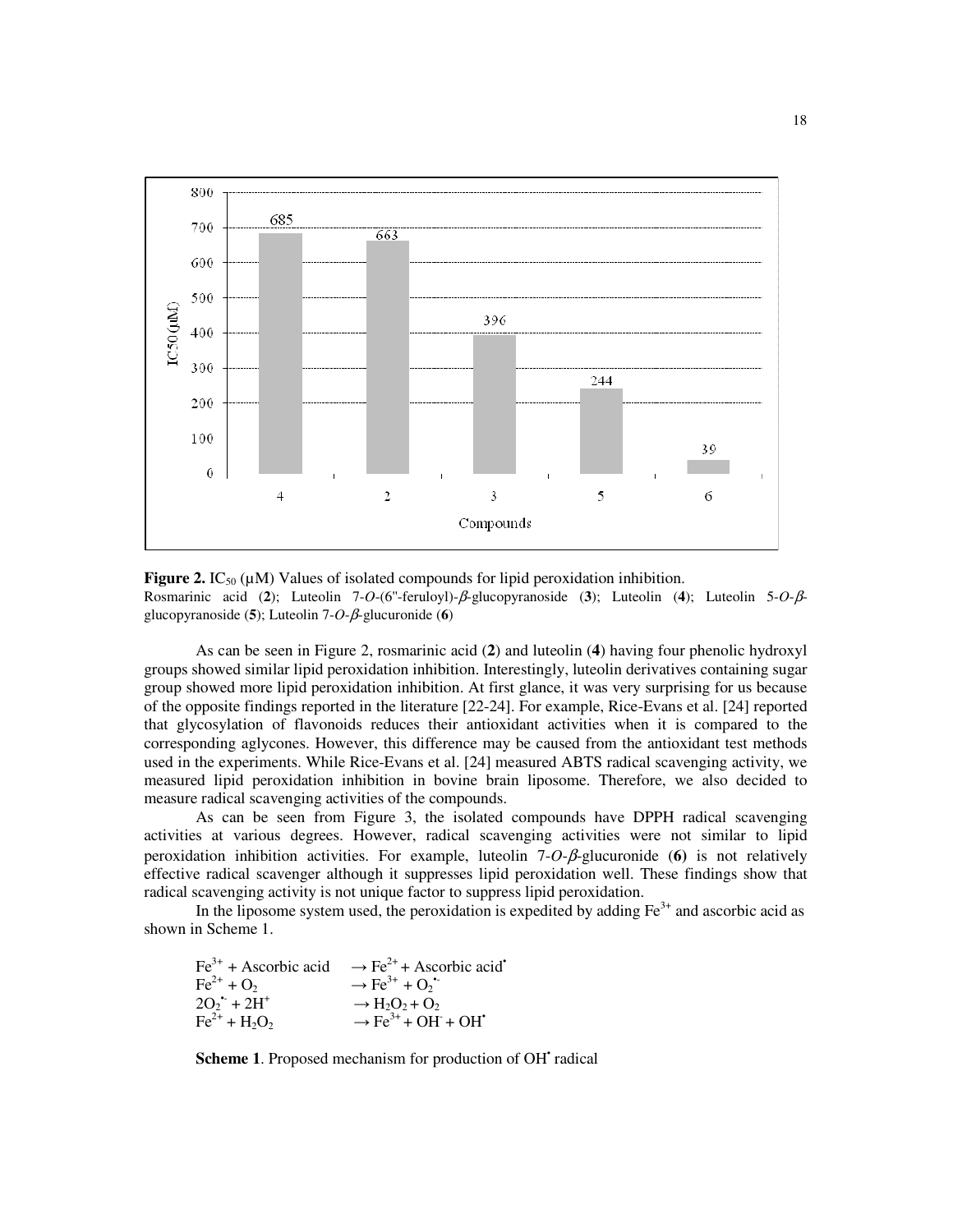

**Figure 3.** DPPH Scavenging activities of isolated compounds and BHT (100  $\mu$ M final concentrations) Ursolic acid (**1**), Rosmarinic acid (**2**), Luteolin 7-*O*-(6''-feruloyl)-β-glucopyranoside (**3**), Luteolin (**4**) Luteolin 5- *O*-β-glucopyranoside (**5**), Luteolin 7-*O*-β-glucuronide (**6**) BHT : Butylated hydroxytoluene

As can be seen in the Scheme 1, ascorbic acid reduces  $Fe<sup>3+</sup>$  to  $Fe<sup>2+</sup>$  which promotes the Fenton reaction to produce OH' radicals, which are one of the most reactive radicals [25-26]. These formed OH<sup>\*</sup> radicals increase the lipid oxidation rate. In the light of this proposed mechanism, masking of  $Fe<sup>3+</sup>/Fe<sup>2+</sup>$  by chelating with phenolic compounds may reduce peroxidation rate in the liposome test system. Therefore, we decided to detect separately ferrous chelating activities of the compounds **2-6**. However, the compounds **2-6** did not show a notable chelating activity when compared with EDTA. Van Acker et al. also reported that iron chelation does not play a role in the antioxidant activity in microsomal lipid peroxidation [27].

As reported in the literature recently, sugars themselves efficiently remove reactive oxygen species such as peroxy or hydroxyl radicals [28]. Therefore at this stage the observed results may be explained by solubility-activity relation of the compounds in the used test system. Liposomes have two components: Lipophilic part (inside) and hydrophilic part (outside) (Figure 4).



**Figure 4.** A representative picture of liposome.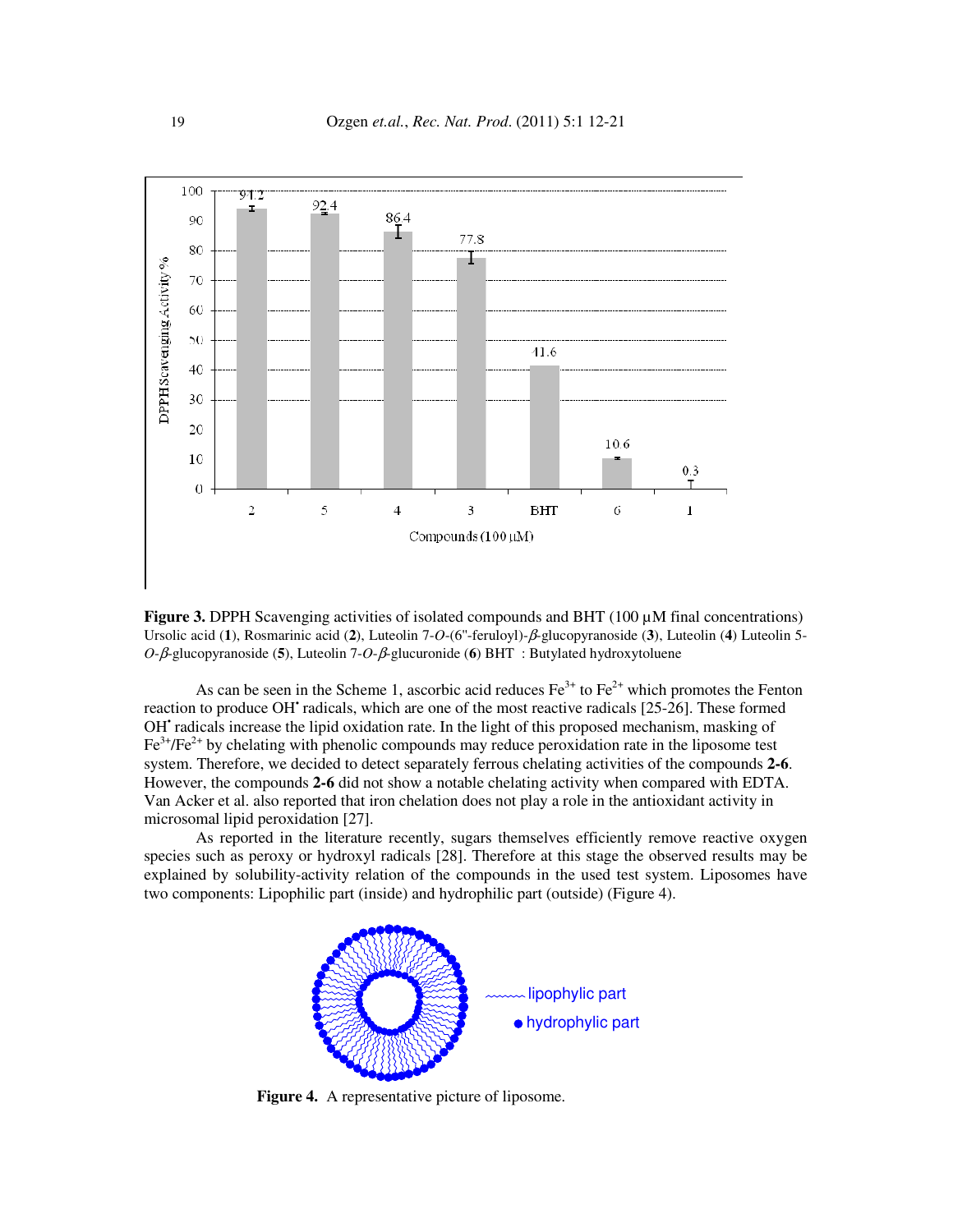By this approach, it is expected that the more polar compounds (sugar derivatives in these experiments) would prefer aqueous phase. Because reactive oxygen species are also produced in the aqueous phase, these radicals can be readily scavenged by the polar antioxidant molecules in the aqueous phase. Therefore, oxidation of lipid phase will relatively decrease.

 In conclusion, sugar group addition to luteolin increases its antioxidant ability in the liposome system. A reasonable mechanism for this fact may be that sugar group addition increase the polarity of the molecule and thus the polar antioxidants can retard lipid peroxidation by scavenging water soluble oxygen species more effectively.

#### **Acknowledgments**

The authors would like to thank Prof. İhsan Çalış and Atatürk University Research Funding for financial support (Grant No. 2003/32).

## **References**

- [1] W. C. Evans (1989). *Trease and Evans' Pharmacognosy*, 13th ed. Bailliere Tindall: London, Great Britain.
- [2] J. Jalas (1982). *Thymus* L., in *Flora of Turkey and the East Aegean Islands*, Vol. 7, pp. 349-382, edited by P.H. Davis, University Press, Edinburgh, UK.
- [3] P. H. Davis, R. R. Mill and K. Tan (1988). *Flora of Turkey and the East Aegean Islands*, Vol. 10, p. 209- 504, University Press, Edinburgh, UK.
- [4] A. Güner, N. Özhatay, T. Ekim, K. H. C. Başer (2000). *Flora of Turkey and the East Aegean Islands*, Vol. 11, p. 209, University Press, Edinburgh, UK.
- [5] T. Baytop (1999). *Therapy with Medicinal Plants in Turkey (Past and Present)*, 2nd ed., Nobel Tıp Kitabevleri, İstanbul, Turkey (in Turkish).
- [6] World Health Organisation, (1999). Monographs on selected medicinal plants, Geneva, Switzerland.
- [7] U. Özgen, Y. Kaya and M. Coşkun (2004). Ethnobotanical studies in the villages of Ilıca (Erzurum-Turkey) District, *Econ. Bot.* **58**(4), 691-696.
- [8] B. B. Erdağ and A. K. Yürekli (2000). In Vitro Propagation of *Thymus sipyleus* Boiss. (Lamiaceae) (in Turkish), *Turk. J. Biol.* **24**, 81-86.
- [9] B. Tepe, M. Sökmen, H. A. Akpulat, D. Daferera, M. Polissiou and A. Sökmen (2005). Antioxidative activity of the essential oils of *Thymus sipyleus* subsp. *sipyleus* var. *sipyleus* and *Thymus sipyleus* subsp. *sipyleus* var. *rosulans*, *J. Food Eng.* **66**(4), 447-454.
- [10] A. S. Hamzah and N. H. Lajis (May 1998). Chemical Constituents of *Hedyotis herbacea,* ASEAN Rev. Biodivers. Environ. Conserv. (ARBEC), 1.
- [11] W. Seebacher, N. Simic, R. Wels, R. Saf and O. Kunert (2003). Spectral Assignments and Reference Data Complete assignments of <sup>1</sup>H and <sup>13</sup>C NMR resonances of oleanolic acid, 18  $\alpha$ -oleanolic acid, ursolic acid and their 11-oxo derivatives, *Magn. Reson. Chem.* **41**(8), 636-638.
- [12] E. R. Woo and M. S. Piao (2004). Antioxidative Constituents from *Lycopus lucidus*, *Arch. Pharm. Res*. **27**(2), 173-176.
- [13] M. Wang, J. G. Li, M. Rangarajan, Y. Shao, E. J. LaVoie, T. C. Huang and C. T. Ho (1998). Antioxidative phenolic compounds from sage (*Salvia officinalis*), *J. Agric. Food Chem*. **46**(12), 4869-4873.
- [14] M. Mizuno, M. Kato, M. Iinuma, T. Tanaka, A. Kimura, H. Ohashi and H. Sakai (1987). Acylated luteolin glucosides from *Salix gilgiana*, *Phytochemistry* **26**(8), 2418-2420.
- [15] I. Wawer and A. Zielinska (2001). 13C CP/MAS NMR studies of flavonoids, *Magn. Reson. Chem.* **39**(7), 374-380.
- [16] K. R. Markham, B. Ternai, R. Stanley, H. Geiger and T.J. Mabry (1978). C-13 NMR-studies of flavonoids-III: Naturally occurring flavonoid glycosides and their acylated derivatives, *Tetrahedron* **34**(9), 1389- 1397.